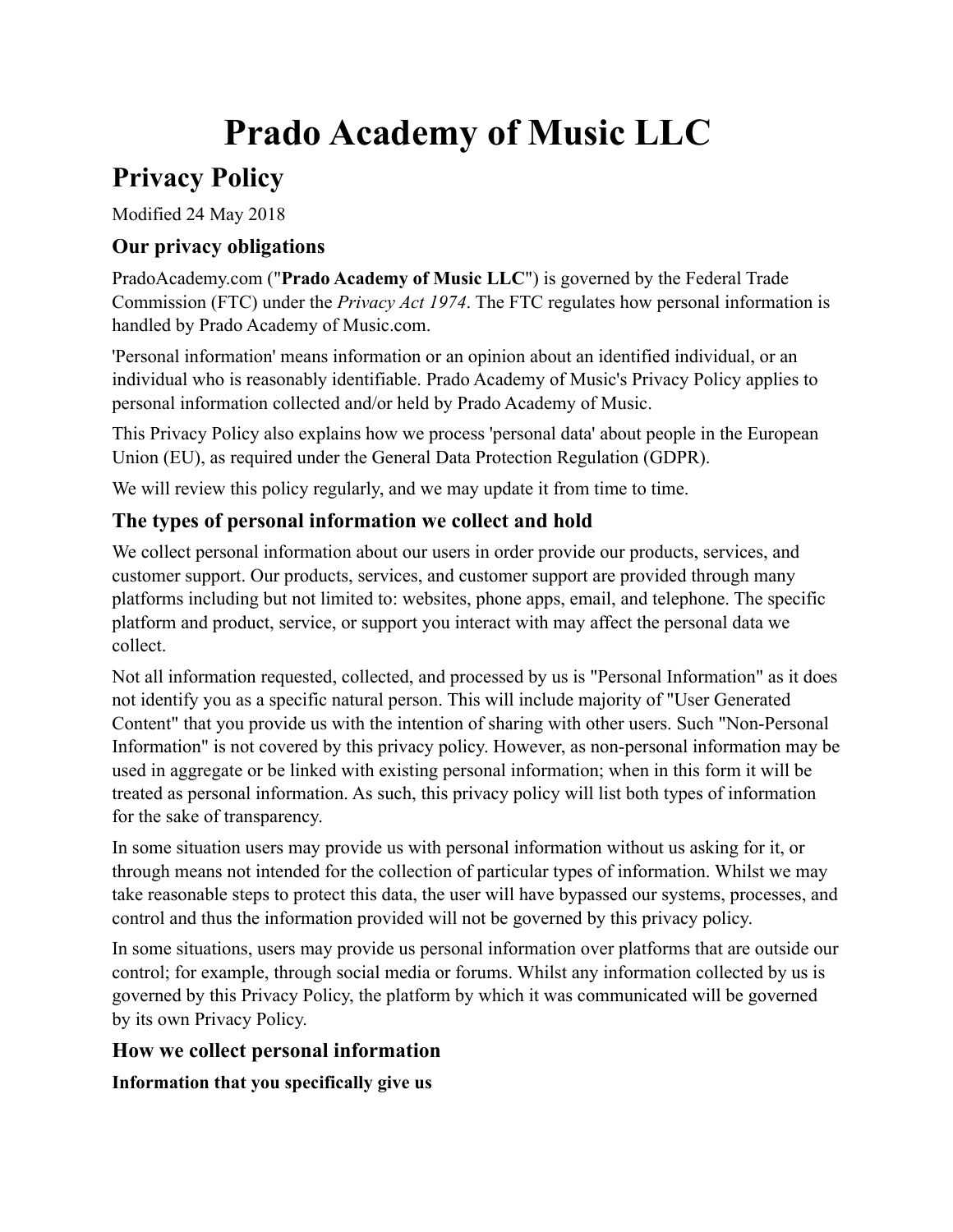While you use our products and services you may be asked to provide certain types of personal information. This might happen through our website, applications, online chat systems, telephone, paper forms, or in-person meetings. We will give you a Collection Notice at the time, to explain how we will use the personal information we are asking for. The notice may be written or verbal.

We may request, collect, or process the following information:

- **Account Details** username, password, profile picture.
- **Contact Details** email address, phone number.
- **Location Details** physical address, billing address, time zone.
- **Identity Details** full name, proof of identity (e.g. drivers license, passport), proof of address (e.g. utility bill), photograph of the user.
- **User Generated Content** project descriptions and attachments, bid description, user profiles, user reviews, contest descriptions and attachment, user messages etc.

#### **Information that we collect from others**

Users can give permission for us to connect to their account on other platforms to collect personal information. This includes but is not limited to Facebook, LinkedIn, and Google. Information collected will be governed by this Privacy Policy. Users can stop us from collecting data from other platforms by removing our access on the other platform or by contacting our support team.

Users have the ability to invite non-users to our platform by providing contact details such as email address. In these situations, the information will be collected and stored by us to contact the non-user and to prevent abuse of the invite systems.

Your payment provider may transmit information about the payment that we may collect or process.

In some situations, personal information of users may be collected from public sources.

We may collect or process the following information:

- **Basic Details** username, profile picture.
- **Contact Details** email address, phone number.
- **Location Details** Physical Address, billing address, time zone.
- **Financial Information** payment account details (e.g. paypal email address and physical address), and wire transfer details.
- **List of contacts** email provider address book.
- **User Generated Content** user profile.

#### **Information we collect as you use our service**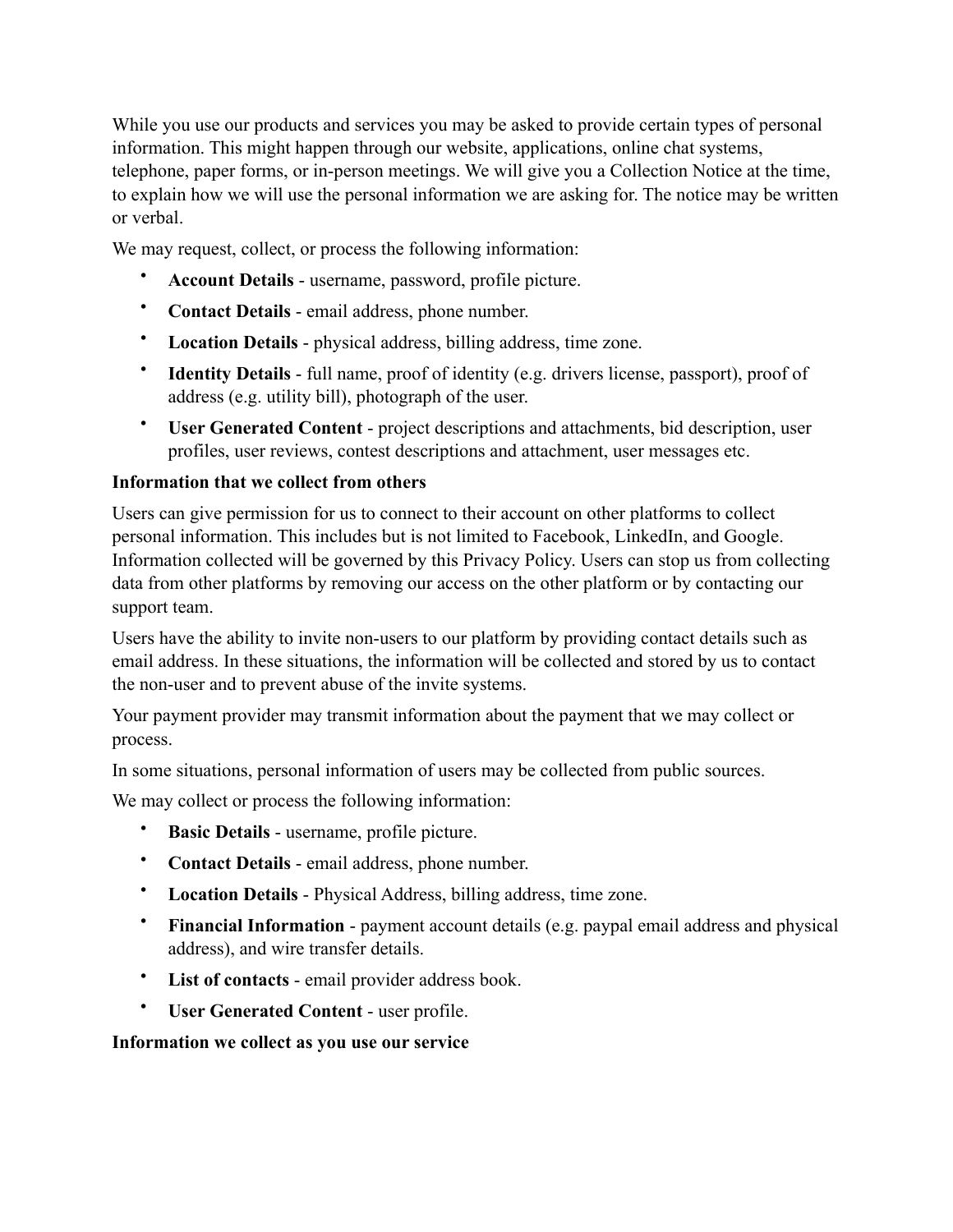We maintain records of the interactions we have with our users, including the products, services and customer support we have provided. This includes the interactions our users have with our platform such as when a user has viewed a page or clicked a button.

In order to deliver certain products or services we may passively collect your GPS coordinates, where available from your device. Most modern devices such as smartphones will display a permission request when our platform requests this data.

When we are contacted we may collect personal information that is intrinsic to the communication. For example, if we are contacted via email, we will collect the email address used.

We may collect or process the following information:

- **Metadata** IP address, computer and connection information, referring web page, standard web log information, language settings, time zone, etc.
- **Device Information** device identifier, device type, device plugins, hardware capabilities, etc.
- **Location** GPS position.
- **Actions** pages viewed, buttons clicked, time spent viewing, search keywords, etc.

#### **Links to other sites**

On our website, you will encounter links to third party websites. These links may be from us, or they may appear as content generated by other users. These linked sites are not under our control and thus we are not responsible for their actions. Before providing your personal information via any other website, we advise you to examine the terms and conditions of using that website and its privacy policy.

#### **What are Cookies?**

Cookies are small pieces of text sent to your web browser by a website you visit. A cookie file is stored in your web browser and allows the Site or a third-party to recognize you and make your next visit easier and the Site more useful to you.

Cookies can be "persistent" or "session" cookies. Persistent cookies remain on your personal computer or mobile device when you go offline, while session cookies are deleted as soon as you close your web browser.

#### **How Prado Academy of Music Uses Cookies**

When you use and access the Site, we may place a number of cookies files in your web browser.

We use cookies for the following purposes:

- To enable certain functions of the Site
- To provide analytics
- To store your preferences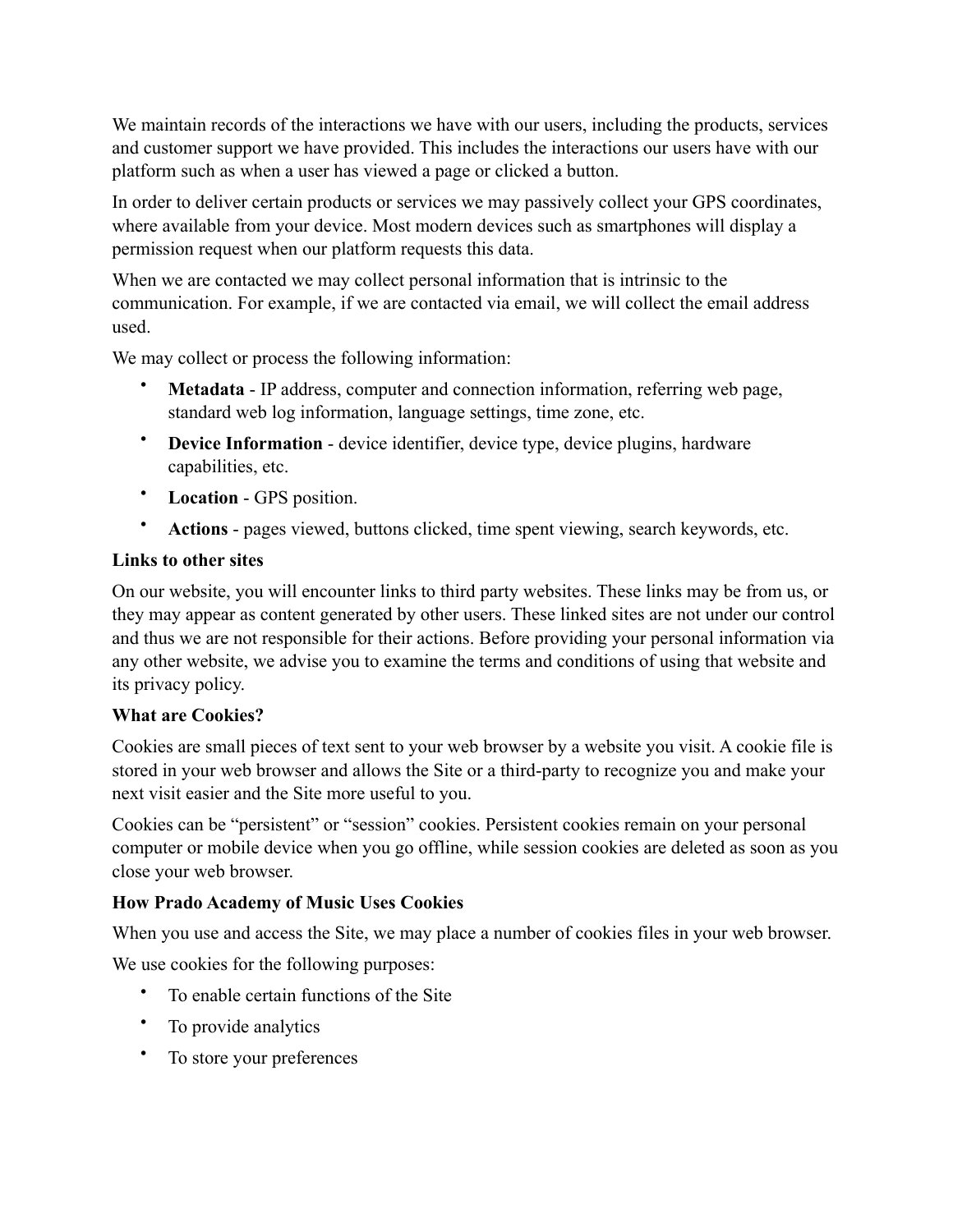We use both session and persistent cookies on the Site and we use different types of cookies to run the Site:

- Essential cookies. We may use cookies to remember information that changes the way the Site behaves or looks, such as a user's language preference on the Site.
- Accounts-related cookies. We may use accounts-related cookies to authenticate users and prevent fraudulent use of user accounts. We may use these cookies to remember information that changes the way the Site behaves or looks, such as the "remember me" functionality.
- Analytics cookies. We may use analytics cookies to track information how the Site is used so that we can make improvements. We may also use analytics cookies to test new advertisements, pages, features or new functionality of the Site to see how our users react to them.

#### **Third Party Cookies**

In addition to our own cookies, we may also use various third-party cookies to report usage statistics of the Service. We do not control the operation of third-party cookies.

Our partners also collect data and use cookies for ad personalization and measurement. This information may be transferred outside of the country from which you are accessing this website. You can find more information about the individual cookies we use and the purposes for which we use them below.

Third-party cookies which may be set on the Site include:

#### **Google Analytics**

Google Analytics allows us to collect data about website usage. Google will not associate the IP address with any other data recorded by Google. The Google Privacy Policy can be viewed [here.](https://www.google.com/policies/privacy/)

#### **How we use personal information**

The information we request, collect, and process is primarily used to provide users with the product or service they have requested. More specifically, we may use your personal information for the following purposes:

- to provide the service or product you have requested;
- to facilitate the creation of a User Contract (see Terms of Service for more information);
- to provide technical or other support to you;
- to answer enquiries about our services, or to respond to a complaint;
- to promote our other programs, products or services which may be of interest to you (unless you have opted out from such communications);
- to allow for debugging, testing and otherwise operate our platforms;
- to conduct data analysis, research and otherwise build and improve our platforms;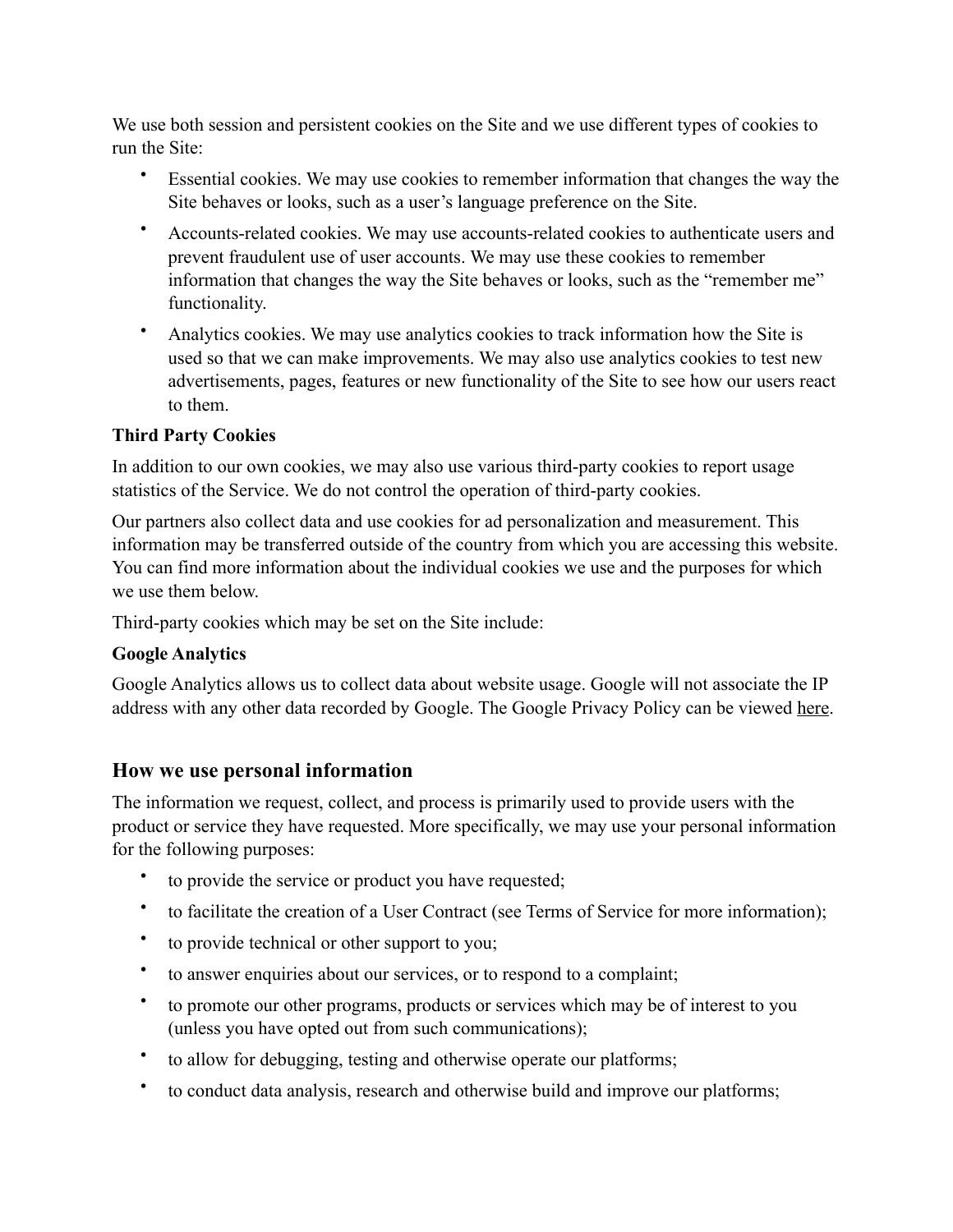- to comply with legal and regulatory obligations;
- if otherwise permitted or required by law; or
- for other purposes with your consent unless you withdraw your consent for these purposes.

The 'lawful processing' grounds on which we will use personal information about our users are (but are not limited to):

- when a user has given consent;
- when necessary for the performance of a contract to which the user is party;
- processing is necessary for compliance with our legal obligations;
- processing is necessary in order to protect the vital interests of our users or of another natural person.
- processing is done in pursuing our legitimate interests, where these interests do not infringe on the rights of our users.

We use automated decision when helping matching users to jobs. The primary way this occurs is through how we rank users. These rankings are produced by analyzing user generated content, user activity and the outcome of jobs; in this context, user generated content will include reviews that users receive when completing jobs. More information on these ranking guides can be found in our community articles. Automated decision making is also used to recommend potential jobs to our users and as a part of our marketplace security systems.

# **When we disclose personal information**

#### **Our third party service providers**

The personal information of users may be held or processed on our behalf outside Australia, including 'in the cloud', by our third party service providers. Our third party service providers are bound by contract to only use your personal information on our behalf, under our instructions.

Our third party service providers include:

- Cloud hosting, storage, networking and related providers
- SMS providers
- Payment and banking providers
- Marketing and analytics providers
- Security providers

#### **Other disclosures and transfers**

We may also disclose your personal information to third parties for the following purposes:

- if necessary to provide the service or product you have requested;
- we receive court orders, subpoenas or other requests for information by law enforcement;
- if otherwise permitted or required by law; or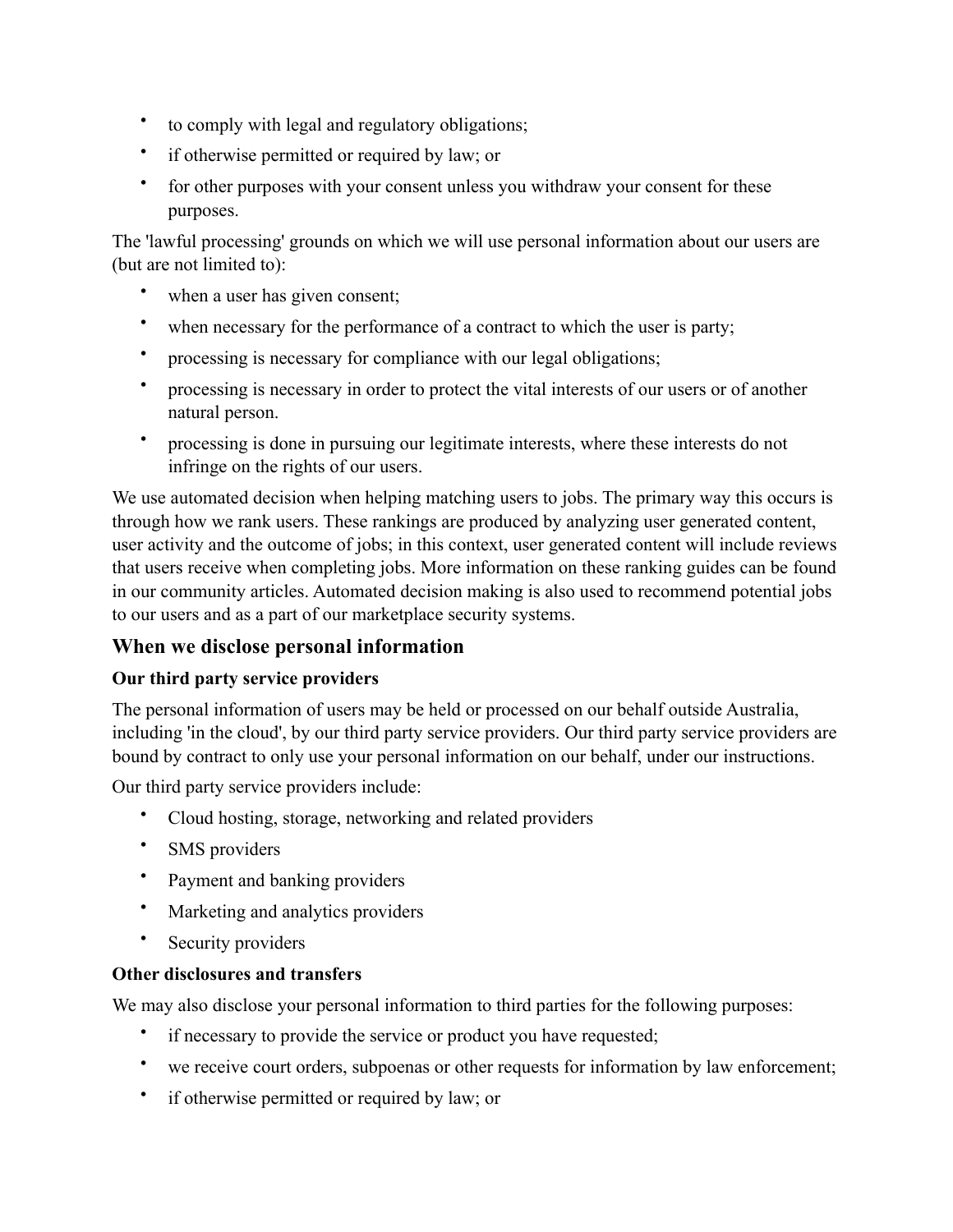• for other purposes with your consent.

As we are a global company, with offices around the world, your personal information may be processed by staff in any of our offices. Prado Academy of Music currently has offices in the USA, India, and The United Kingdom.

### **Accessing, correcting, or downloading your personal information**

You have the right to request access to the personal information Prado Academy of Music holds about you. Unless an exception applies, we must allow you to see the personal information we hold about you, within a reasonable time period, and without unreasonable expense for no charge. Most personal information can be accessed by logging into your account. If you wish to access information that is not accessible through the platform or wish to download all personal information we hold on you in a portable data format, please contact our Privacy Officer.

You also have the right to request the correction of the personal information we hold about you. All your personal information can be updated through the user settings pages. If you require assistance please contact our customer support.

#### **Exercising your other rights**

You have a number of other rights in relation to the personal data Prado Academy of Music holds about you, however, there may be restrictions on how you may exercise the rights. This is largely due to the nature of the products and services we provide. Much of the data we collect is in order to facilitate contracts between users, facilitate payments, and provide protection for the legitimate users of our marketplace - these data uses are protected against the below rights.

You have the right to:

- seek human review of automated decision-making or profiling
- opt-out of direct marketing, and profiling for marketing
- erasure
- temporary restriction of processing.

**Human review of automated decision making / profiling** - In the case of our ranking algorithms, it is not possible to exercise this right as this ranking is a fundamental part of the marketplace that users participate in, opting out would mean not being able to participate in the marketplace. Decisions affecting marketplace security are already reviewed by humans.

**Direct marketing and profiling** - users can control what emails they receive through their settings page.

**Erasure** - Most personal information and user generated content cannot be deleted as they are used to support contracts between users, document financial transactions, and are used in providing protecting other legitimate users of the marketplace. In the case of non-personal data that can be linked with personal data, it will either be erased or otherwise anonymized from the personal data.

**Temporary restriction to processing** - under certain circumstances you may exercise this right, in particular if you believe that the personal data we have is not accurate, or you believe that we